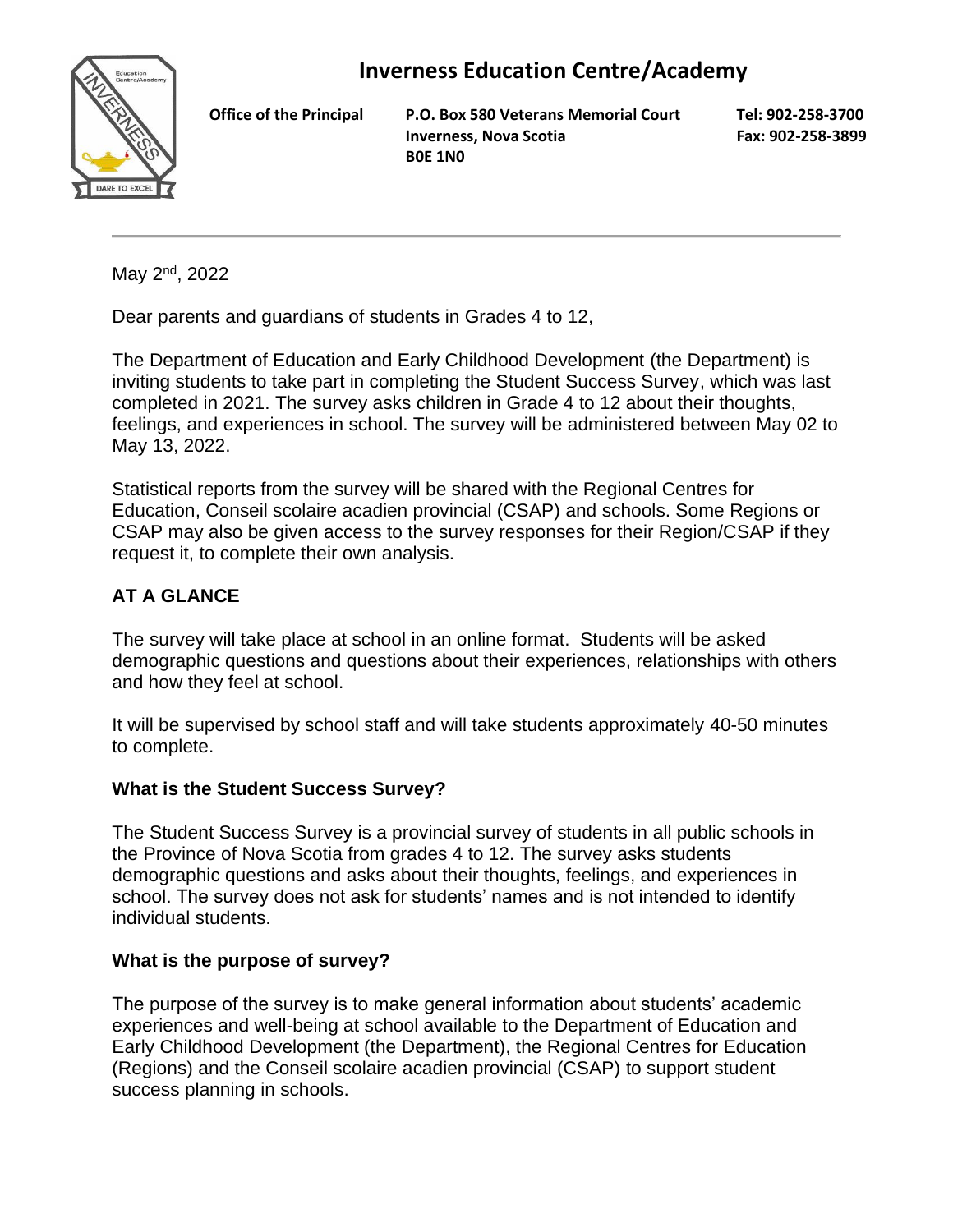#### **Why is the survey needed?**

The Department and the Regions/CSAP need to hear the opinions of students to be able to improve planning, set targets for improvement, and measure the effectiveness of different approaches and supports. This survey will result in a province-wide view of student experiences and well-being. It will also help the Department and Regions/CSAP to better understand the experiences of students in particular populations within Nova Scotia at the provincial level and at the Region/CSAP level.

#### **What is the authority for the Department and the Regions/CSAP to collect information about my child?**

The Department and the Regions/CSAP are authorized to collect personal information about students by the *Education Act* (sections 93 and 94), the *Education (CSAP) Act* (section 141) and the *Freedom of Information and Protection of Privacy Act* (section 24).

#### **Participation in the survey is voluntary.**

- The survey is voluntary. There are no physical risks to completing the survey, and your child may skip questions they do not wish to answer
- Participating or not participating in the survey will not affect your child's grades. It will not affect any services that your family receives from the school or the Region/CSAP.
- If you have any questions regarding the survey and your child's participation, please contact the school directly.

## **What will happen?**

- Before the survey begins, your child's teacher or school staff will explain to the students that they will be asked questions about their feelings and experiences at school, that the survey is not a test – there are no right or wrong answers.
- The online survey will be administered and analyzed by Narrative Research a survey company, on behalf of the Department. Narrative is required by contract to keep all survey responses private and confidential and to protect the survey responses securely during the analysis.

## **How is my child's privacy protected?**

• Your child's responses to the survey questions are private and confidential. Individual responses to the survey will **not** be shared with the students' principal, teachers, parents/guardians, or other students. No information will be added to your child's student record from the survey responses.